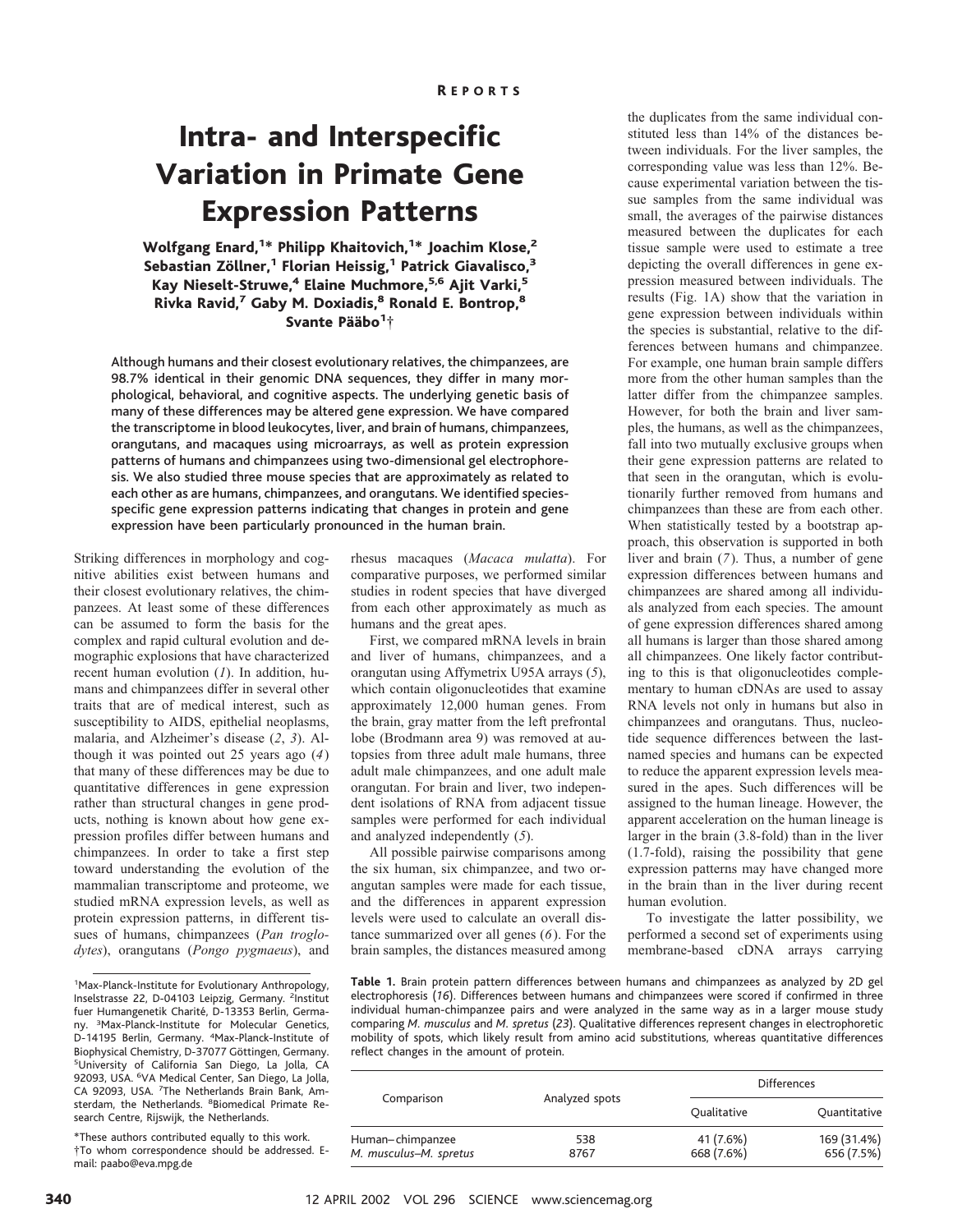21,504 DNA sequences of an average length of  $\sim$ 1,000 bp, amplified from 17,997 human genes of the Unigene set (*8*). When such long target sequences are used, the average nucleotide sequence difference of around 0.8% between human and chimpanzee cDNAs (*9*) is not expected to influence the results significantly. For these experiments, brain neocortex samples from the autopsies of seven humans, four chimpanzees and two macaques were used, as well as liver samples from six humans, five chimpanzees, and four macaques. In addition, blood samples were collected from 10 humans, 10 chimpanzees, and 10 rhesus macaques. To allow the same filter arrays to be used throughout the experiments, equal amounts of RNA from a given species and tissue were pooled, labeled, and hybridized to the cDNA arrays (*10*).

The relative rates of evolutionary change in the transcriptomes of the three tissues were estimated (*11*), using the macaque as an outgroup (Fig. 2). For both blood leukocytes and liver, the human expression patterns are more similar to those of the chimpanzees than to those of the macaques, reflecting the evolutionary relationships of the species. Furthermore, the extent of change on the lineages leading to the chimpanzees and the humans are equal in leukocytes and 1.3-fold different in liver. In stark contrast, the expression pattern in the chimpanzee brain cortex is more similar to that of the macaques than to that of humans. This is due to a 5.5-fold acceleration of the rate of change in gene expression levels on the lineage leading to humans. Thus, the results show that the rate of evolutionary change of gene expression levels in the brain is accelerated in the human evolutionary lineage relative to the chimpanzee, whereas no such acceleration is evident in liver or blood. It should be noted, however, that the extent of the acceleration is highly dependent on the metric used.

To gauge whether the observations made among the primate species are typical of mammals, we investigated the three mouse species, *Mus spretus*, *M. caroli*, and *M. musculus*, among which the former two species differ from *M. musculus* at silent sites, i.e., at sites that do not change the encoded amino acids, by approximately 2.5% and 4.5%, respectively (*12*). Thus, their extent of divergence from *M. musculus* is in the same order of magnitude as that of chimpanzees (1.08%) and orangutans (2.98%), respectively, from humans (*13*, *14*). Affymetrix arrays carrying oligonucleotides specific for 12,000 *M. musculus* genes (*5*) were used to analyze samples from the frontal part of the brains and livers from three individuals of *M. musculus*, three individuals of *M. spretus*, and one individual of *M. caroli*. To make the experiments as comparable as possible to the analysis of the humans and apes, outbred mice were used, and only gray matter was sampled from the

frontal cortex. As in the primates, the gene expression patterns within species show great variation (Fig. 1B), as recently reported even for inbred mice (*15*). However, when the more distantly related *M. caroli* is taken into account, it is clear that all *M. musculus* and *M. spretus* individuals share gene expression patterns that separate them from the other species, as is the case for humans and chimpanzees. When these species-specific differences are compared, it is found that the change on the line to *M. musculus* is 2.1-fold and 2.3-fold that in brain and liver, respectively. Thus, as in the case of the primate analyses, the species for which the oligonucleotide array was designed shows an apparent acceleration, which is likely to be due to nucleotide sequence differences between the species analyzed. However, in the rodents, this acceleration is of similar magnitude in brain and liver, and as expected from the slightly higher genomic divergence, it is slightly higher than that seen in primate liver. Thus, these results show that gene expression differences are substantial between closely related mammalian species and supports the notion that changes in gene expression levels in the brain may have been especially pro-

## **BRAIN**

**BLOOD** 

**RHESUS** 

CHIMP

5.5

**HUMAN** 





**Fig. 2.** Distance trees representing the relative extent of expression changes among three primate species and three tissues as assayed by the cDNA arrays (*11*). Numbers refer to the ratio between the changes common to humans and chimpanzees.

**Fig. 1.** Distance trees representing the relative extent of expression changes in brain and liver among (**A**) three primate and (**B**) three mouse species: MUS., *M. musculus*; SPR., *M. spretus*; and CAR, *M. caroli* (*6*). Numbers refer to the ratio between the changes common to humans and chimpanzees, and *M. musculus* and *M. spretus*, respectively.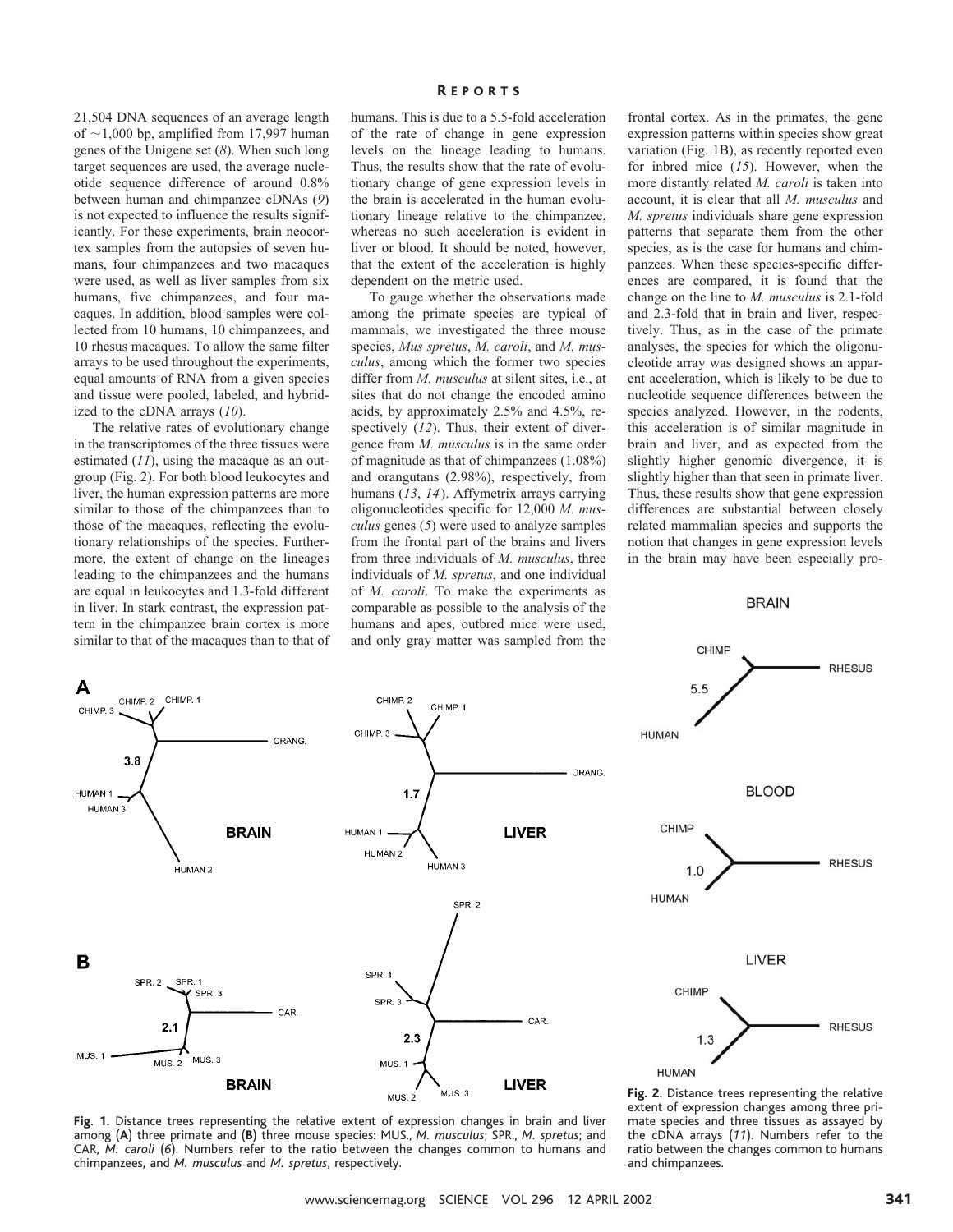



**Fig. 3.** Two-dimensional gel electrophoresis of proteins from the cytosolic fraction of human (**A**) and chimpanzee (**B**) *cortex frontalis*. From the total pattern, comprising about 8500 protein spots, a representative section consisting of about 200 spots is shown. Protein patterns from human and chimpanzee were compared, and changes between homologous spots found in all three human-chimpanzee pairs were scored. Three different types of variations were registered: (i) variations in electrophoretic mobility of spots  $(\leftrightarrow)$ , most likely due to mutations affecting the structure of proteins (e.g., amino acid substitutions); (ii) variations in spot intensity ( $\uparrow$  or  $\downarrow$ ) reflecting alterations in protein amount, possibly due to mutations in regulatory genes; and (iii) presence or absence variations  $(+ \text{ or } -)$ , which may also result from quantitative

changes. For each type of variation, a few examples are indicated. From identification by mass spectrometry in both humans and chimpanzees, these proteins spots are 1, aldose reductase (gi|576365); 4, carbonic dehydratase (gi|4502517); 5, electron transfer flavoprotein (gi 2781202); 6, hypothetical protein DKFZp564D1378 (gi 14149777); 10,  $\delta$ -aminolevulinate dehydratase (gi 2118316); 11, CGI-105 protein (gi11431155); 13, hypothetical protein XP\_047816 (gi14743583); 14, malate dehydrogenase 2 (gi 5174541); 15, MAWD-binding protein (gi 16307296); 16, uncharacterized hypothalamus protein HCDASE  $\left( \frac{\pi}{6} \right| 8923864$ ); 30, purine nucleoside phosphorylase (gi $\left| 4557801 \right|$ ; 31, purine nucleoside phosphorylase (gi 4557801); and 35, aldehyde reductase (gi 1633300).

nounced during recent human evolution.

Differences in mRNA levels do not necessarily translate into differences in protein levels. Therefore, we investigated whether quantitative changes not only in RNA levels but also in protein levels are especially pronounced in the brain during recent human evolution. We studied protein patterns in the brains of humans and chimpanzees, as well as in *M. musculus* and *M. spretus* to put the primate differences into perspective (*16*). In each case, the tissue samples were removed from sites adjacent to the ones used in the first set of mRNA analyses from the same individuals. Soluble proteins were isolated by differential centrifugation, separated on two-dimensional (2D) polyacrylamide gels, and visualized by silver staining (Fig. 3). Two types of differences were scored: (i) shifts in the migration positions of proteins, which represent a shift in size or charge of the protein, i.e., covalent difference that in most cases are changes in amino acid sequence; (ii) differences in quantity of proteins without a shift in migration position which represent differences in amounts of protein expressed in the tissue. The relative amounts of qualitative protein differences observed between humans and chimpanzees and between *M. musculus* and *M. spretus*, respectively, are similar (Table 1), as expected from the similar extent of genomic DNA sequence differences between the two species pairs.

For the two rodents, the relative amounts of quantitative protein differences are similar to the qualitative differences. In contrast, quantitative differences are approximately 6 times as common as qualitative differences when chimpanzee and human brains are compared. Thus, the human brain has probably experienced more evolutionary changes in gene expression both at the mRNA and protein levels than the two mouse species. In this regard, a recent comparison of human and great ape blood plasma proteins (*17*) found only one human-specific difference. This is in contrast to the many differences found here for soluble brain proteins and supports a more rapid rate of evolution of protein expression levels in the brain.

Our results show that that large numbers of quantitative changes in gene expression can be detected between closely related mammals. They furthermore suggest that such changes have been particularly pronounced during recent evolution of the human brain. The underlying reasons for such expression differences are likely to be manifold, for example, duplications and deletions of genes, promotor changes, changes in levels of transcription factors, and changes in cellular composition of tissues. A challenge for the future is to investigate the relative contributions of these factors to the expression differences observed. A further challenge is to clarify how many of the differences have functional consequences.

#### **References and Notes**

- 1. G. Klein, *The Human Career: Human Biological and Cultural Origins* ( The Univ. of Chicago Press, Chicago, 1989).
- 2. P. Gagneux, A. Varki, *Mol. Phylogenet. Evol.* **18**, 2  $(2001)$ .
- 3. A. Varki, *Genome Res.* **10**, 1065 (2000).
- 4. M. C. King, A. C. Wilson, *Science* **188**, 107 (1975).
- 5. All apes used in this study died of natural causes. In all cases, postmortem times were shorter than 6 hours, and only minimal RNA degradation was seen by agarose electrophoresis. Preparation of the samples for the Affymetrix arrays, hybridization, and scanning were performed as described (*18*). Nine of 10 genes that differed at least twofold between human and chimpanzee brains could be verified by a Northern analysis. Details of experimental procedures are available on *Science* Online at www. sciencemag.org/cgi/content/full/296/5566/340/DC1 and on http://email.eva.mpg.de/~khaitovi/ supplement1.html.
- 6. Affymetrix array results were carried out with Microarray Suite, version 4.0 (Affymetrix) by using default settings. All arrays were normalized to the same target intensity using all probe sets. The difference in scaling factor was less than threefold among all arrays. In order to build distance trees, pairwise distances between samples were calculated as the sum of the base-two logarithms of the absolute values of the "fold change" for all 12,000 genes represented on a chip. When "absent calls" were assigned to both samples in a comparison, and when the difference call for the gene was "no change," the fold change value was set to zero. The resulting distance matrix was used to build neighbor joining trees (*19*) as implemented in the PHYLIP package (*20*). The full data set is available at http://email.eva.mpg.de/  $\sim$ khaitovi/supplement1.html
- 7. The reliability of the distance trees branching pattern was estimated by 1000 bootstrap samples of the 12,000 genes. The bootstrap values for the species were  $>$ 99.9% in all cases except for the chimpanzee brain branch, where in the remaining 16% of cases, the orangutan fell among the chimpanzees. There